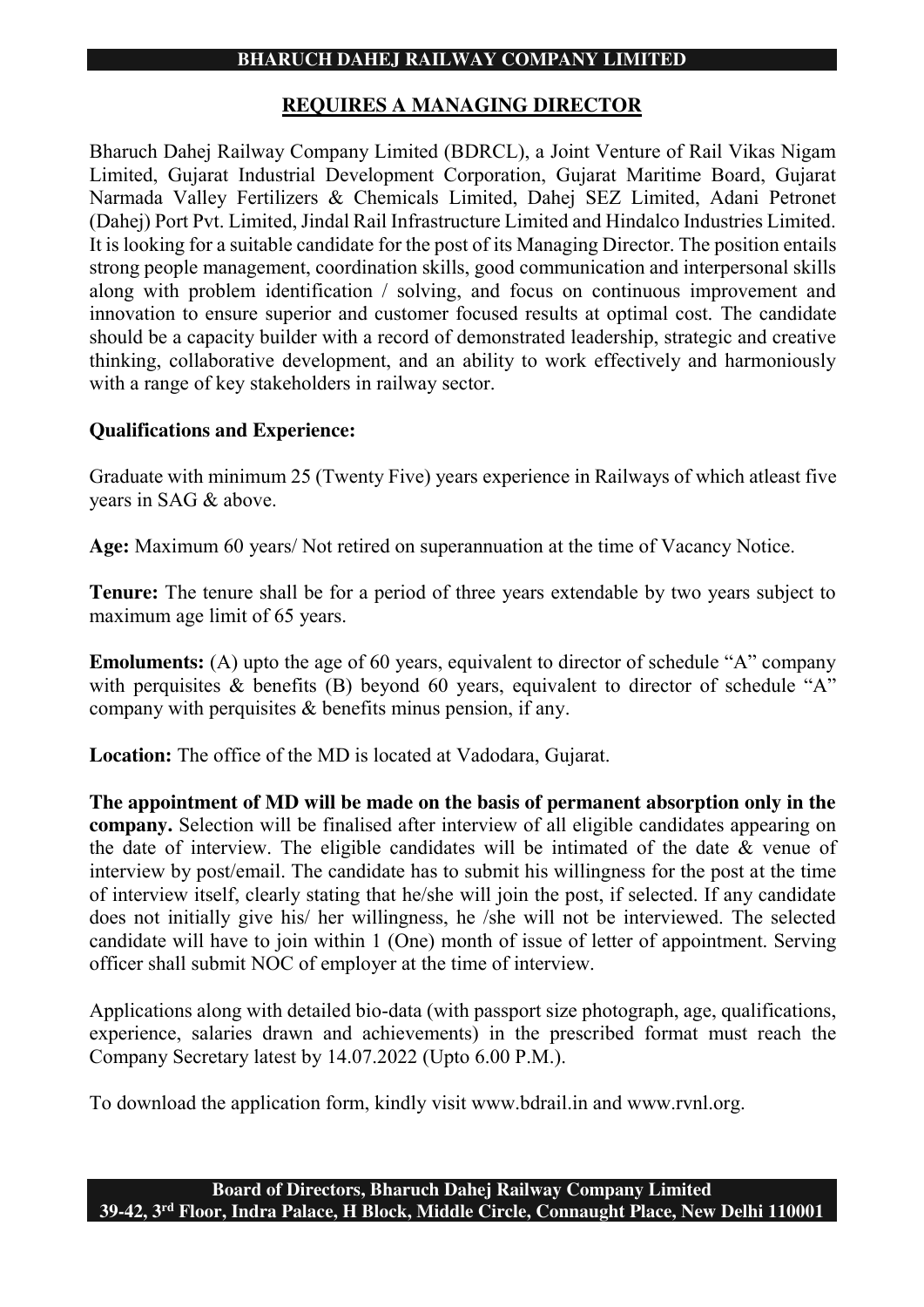### **PROFORMA**

#### **APPLICATION FORM FOR MANAGING DIRECTOR / BHARUCH DAHEJ RAILWAY COMPANY LTD., NEW DELHI**

#### **(THROUGH PROPER CHANNEL FOR CANDIDATES WORKING IN GOVERNMENT & SEMI-GOVERNMENT ORGANIZATIONS**   $\Gamma$

 $\overline{\mathsf{I}}$ 

| 1. | (a) Name of the Applicant (in full) $\frac{1}{2}$ $\frac{1}{2}$ $\frac{1}{2}$ $\frac{1}{2}$ $\frac{1}{2}$ $\frac{1}{2}$ $\frac{1}{2}$ $\frac{1}{2}$ $\frac{1}{2}$ $\frac{1}{2}$ $\frac{1}{2}$ $\frac{1}{2}$ $\frac{1}{2}$ $\frac{1}{2}$ $\frac{1}{2}$ $\frac{1}{2}$ $\frac{1}{2}$ $\frac{1}{2}$ $\frac{1$<br>(b) Present or Last Designation held by Applicant (in full) |  |  | Please affix a<br>self-attested<br>photograph |
|----|--------------------------------------------------------------------------------------------------------------------------------------------------------------------------------------------------------------------------------------------------------------------------------------------------------------------------------------------------------------------------|--|--|-----------------------------------------------|
|    |                                                                                                                                                                                                                                                                                                                                                                          |  |  |                                               |
|    |                                                                                                                                                                                                                                                                                                                                                                          |  |  |                                               |
| 2. | Address for communication                                                                                                                                                                                                                                                                                                                                                |  |  |                                               |
| 3. |                                                                                                                                                                                                                                                                                                                                                                          |  |  |                                               |
|    |                                                                                                                                                                                                                                                                                                                                                                          |  |  |                                               |
|    |                                                                                                                                                                                                                                                                                                                                                                          |  |  |                                               |
|    | Nationality______________                                                                                                                                                                                                                                                                                                                                                |  |  |                                               |

- 4. Pay and total annual emoluments drawn in the last assignment held:
- 5. Eligibility Criteria :

|                                | Qualification | Institution | Year |
|--------------------------------|---------------|-------------|------|
| Professional<br>Educational    |               |             |      |
| Qualifications (along with the |               |             |      |
| name of Institutions)          |               |             |      |
| (a) Graduation                 |               |             |      |
|                                |               |             |      |
| (b) Post-graduation            |               |             |      |
|                                |               |             |      |
| (c) Other qualifications       |               |             |      |
|                                |               |             |      |

6. Positions held during the preceding twenty five years : -(Chronological start with recent one)

| <b>Sl.</b><br>No. | Designation & Place<br>of Posting | Organization | From | To | Details of relevant work<br>experience and<br>achievements |
|-------------------|-----------------------------------|--------------|------|----|------------------------------------------------------------|
| 1.                |                                   |              |      |    |                                                            |
| 2.                |                                   |              |      |    |                                                            |
| 3.                |                                   |              |      |    |                                                            |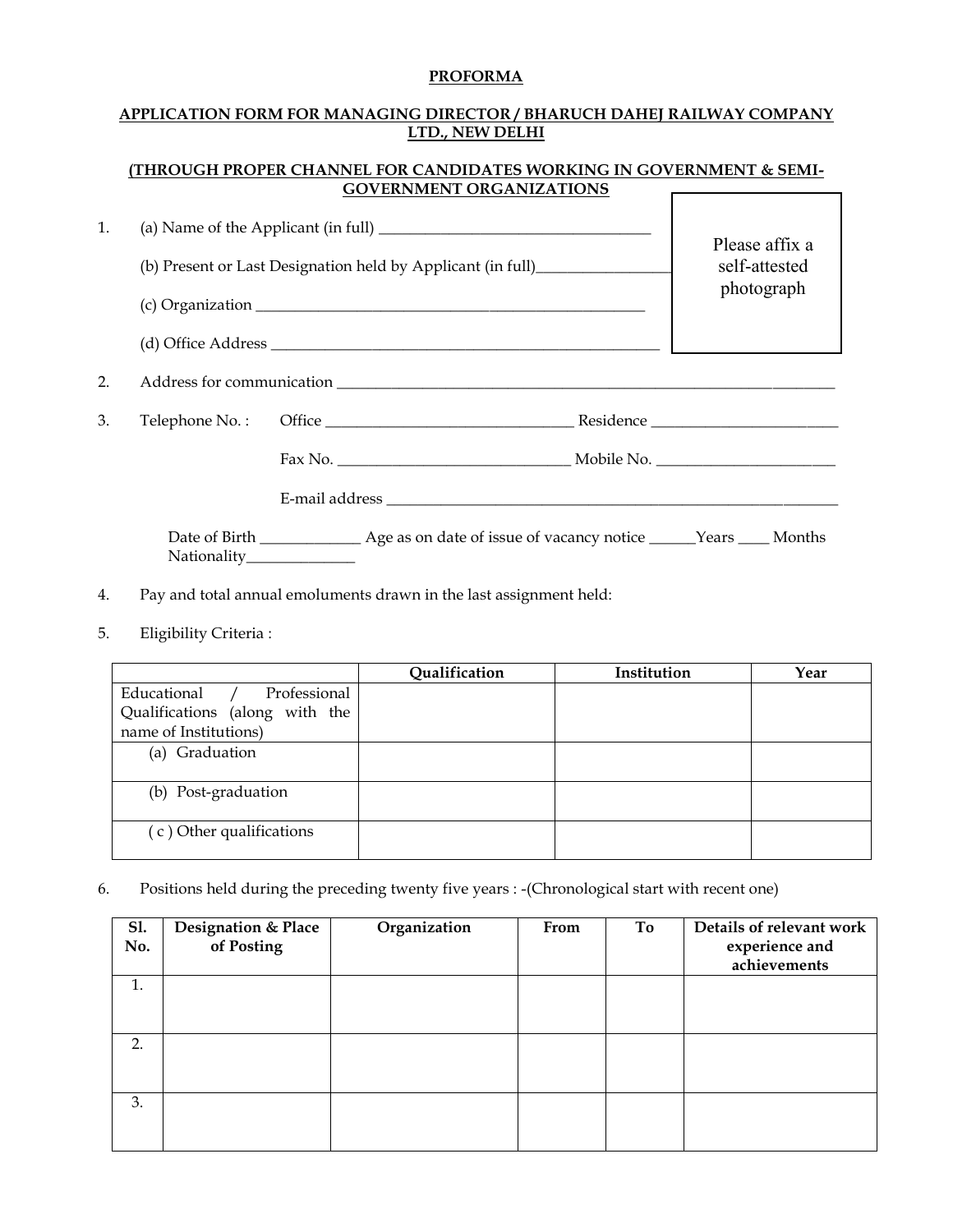| 4. |  |  |  |
|----|--|--|--|
| 5. |  |  |  |
| 6. |  |  |  |
| 7. |  |  |  |
| 8. |  |  |  |

### 7. Certification and Affiliations

| Sl.<br>No. | Particulars of<br>Certification | Certifying Body | Date of Issuance | Date of Validity, if any |
|------------|---------------------------------|-----------------|------------------|--------------------------|
|            |                                 |                 |                  |                          |
|            |                                 |                 |                  |                          |
|            |                                 |                 |                  |                          |
|            |                                 |                 |                  |                          |
|            |                                 |                 |                  |                          |

### 8. Skills

| Sr. No. | Management Skills | <b>Technical Skills</b> |
|---------|-------------------|-------------------------|
|         |                   |                         |
|         |                   |                         |
|         |                   |                         |
|         |                   |                         |
|         |                   |                         |

## 9. Job Fitness and Strategic Vision (explain your fitness and your strategic vision in 500 words)

10 (a) Whether any punishment awarded to the applicant during the last 10 years

If yes, the details thereof

Yes No